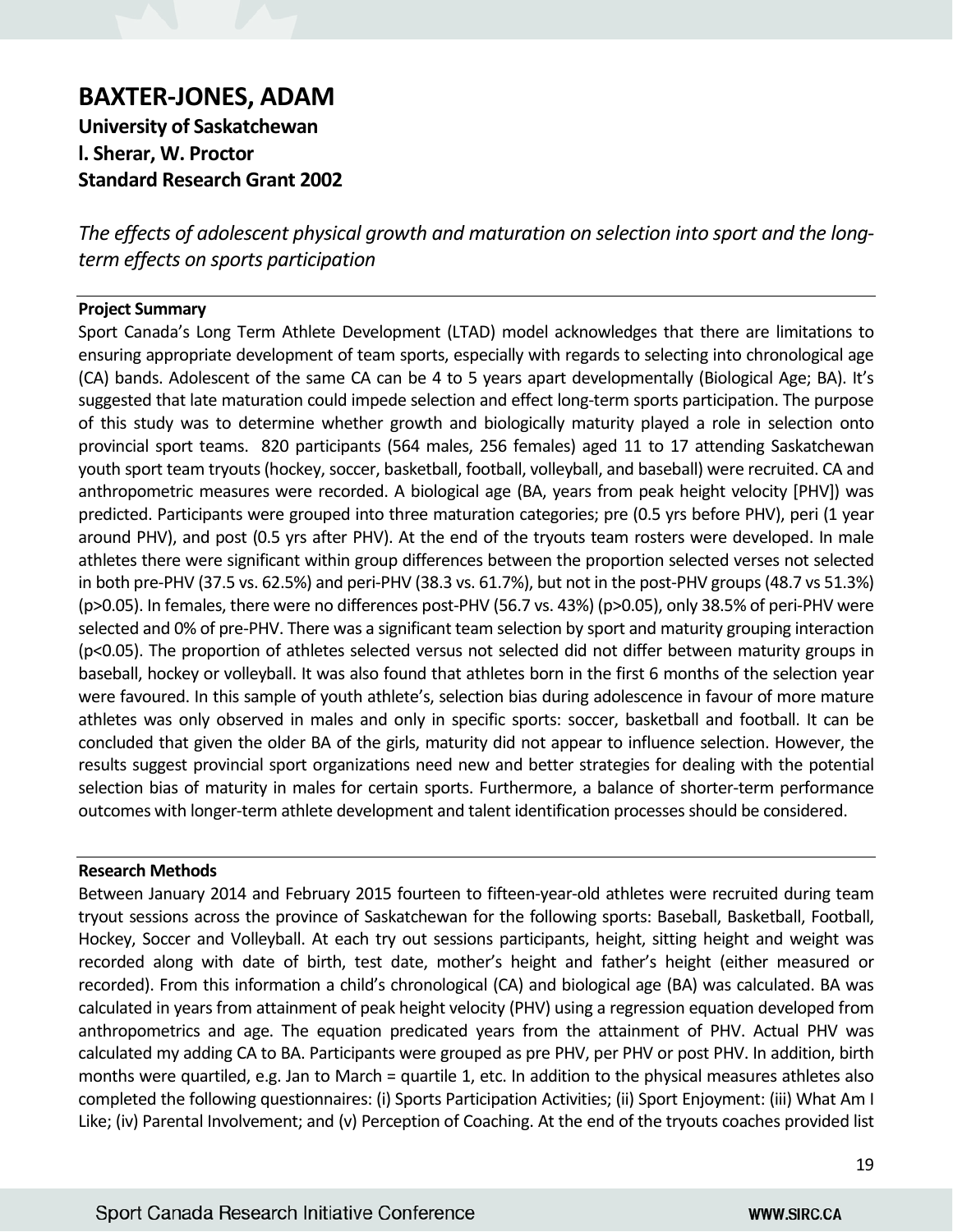of individuals who were selected for the teams. Participants were contacted at 6 and 24 months and invited to complete the five questionnaires again.

## **Research Results**

Initial data and 6-month follow-up has been collected. 24-month follow-up data is currently being collected. 827 participants were recruited (60 male baseball; 50 males and 34 female basketball; 73 male football; 275 males and 96 female hockey; 74 males and 64 female soccer; and 35 males and 66 female volleyball). 42% of the athletes made the provincial team. Average age of athletes was 14.5 ±0 .9 yrs. (range 11.3 to 17.9).

Males average height was  $172.5 \pm 9.1$  cm and females  $165.5 \pm 8.0$  cm.  $18.3\%$  were pre PHV, 42% were peri-PHV and 39% were post-PHV. Comparison between sports showed that female volleyball players were taller than hockey, basketball and soccer players ( $p<0.05$ ), Differences was found between the heights of their fathers but not their mothers. In males, sports differences in height were also found with Volleyball players being significantly taller (p<0.05) and soccer players significantly shorter (p<0.05). The same patterns were found in the parents of the athletes. No significant differences in height were found between female selected and not selected (p>0.05). In comparison male selected basketball and volleyball players were significantly taller than those not selected (p<0.05). This was also true for the fathers of volleyball players.

18.3% of athletes were pre PHV, 42% were peri-PHV and 39% were post-PHV. Sports differences were observed the vast majority of Volleyball players were post PHV, indicating they were more mature for their CA. This was also true for football players and basketball players but less so for baseball and soccer players.

Looking at month of birth distribution in females only 17% were born between October and December, with the other 3 quartiles similar in distribution. A similar pattern was observed in males. Broken down by sport and sex it was observed that 74% of male basketball players were born within the first 6 months of the year. Looking at distributions for selection into teams 65% of males selected were born within the first 6 months and 56% of females.

After 6 months the vast majority of athletes were still involved in the sport they participated in at try-outs.

## **Policy Implications**

The launch of the Long Term Athlete Development (LTAD) model is a demonstration of Sport Canada and individual Provincial and National sporting organizations commitment to lifelong sports participation. The LTAD Resource paper (V2) published by Canadian Sports Centres recognizes the limitations of grouping individuals by chronological age; *"Athletes of the same age between ages 10 and 16 can be 4 to 5 years apart developmentally. Thus, chronological age is a poor guide to segregate adolescents for competitions"*. Indeed, within many team sports, an adolescent boy with greater physical growth and maturity (either because he has a birthday early in the selection year, and thus is older and/or because he is an early maturer) will be more likely to be selected for sports teams. This is likely because of the advanced development in size, strength, speed and endurance of males with greater physical maturity. However, regardless of this recognition of the limitations of age based sport structure, youth sports is still concentrated on 1 or 2 year groupings; a structure which, at least in males, likely places youth with less physical maturity at a disadvantage. Understanding the impact of youth growth and physical maturation on success at try-outs and then on long term (2-year) participation in sport, in males and females, will provide empirical evidence highlighting the youth most at risk for dropping out of team sports. Our results have shown that in certain sports the concentration on choosing the oldest, tallest and most maturity advanced individuals is still occurring, even though the LTAD model has sought to address this imbalance. In 2004 we worked with the Saskatchewan Minor Hockey and showed them that they were choosing the most advanced males in terms of growth and maturation for their provincial bantam team. Ten years on this study has shown that this is no longer the case. This suggest that working and